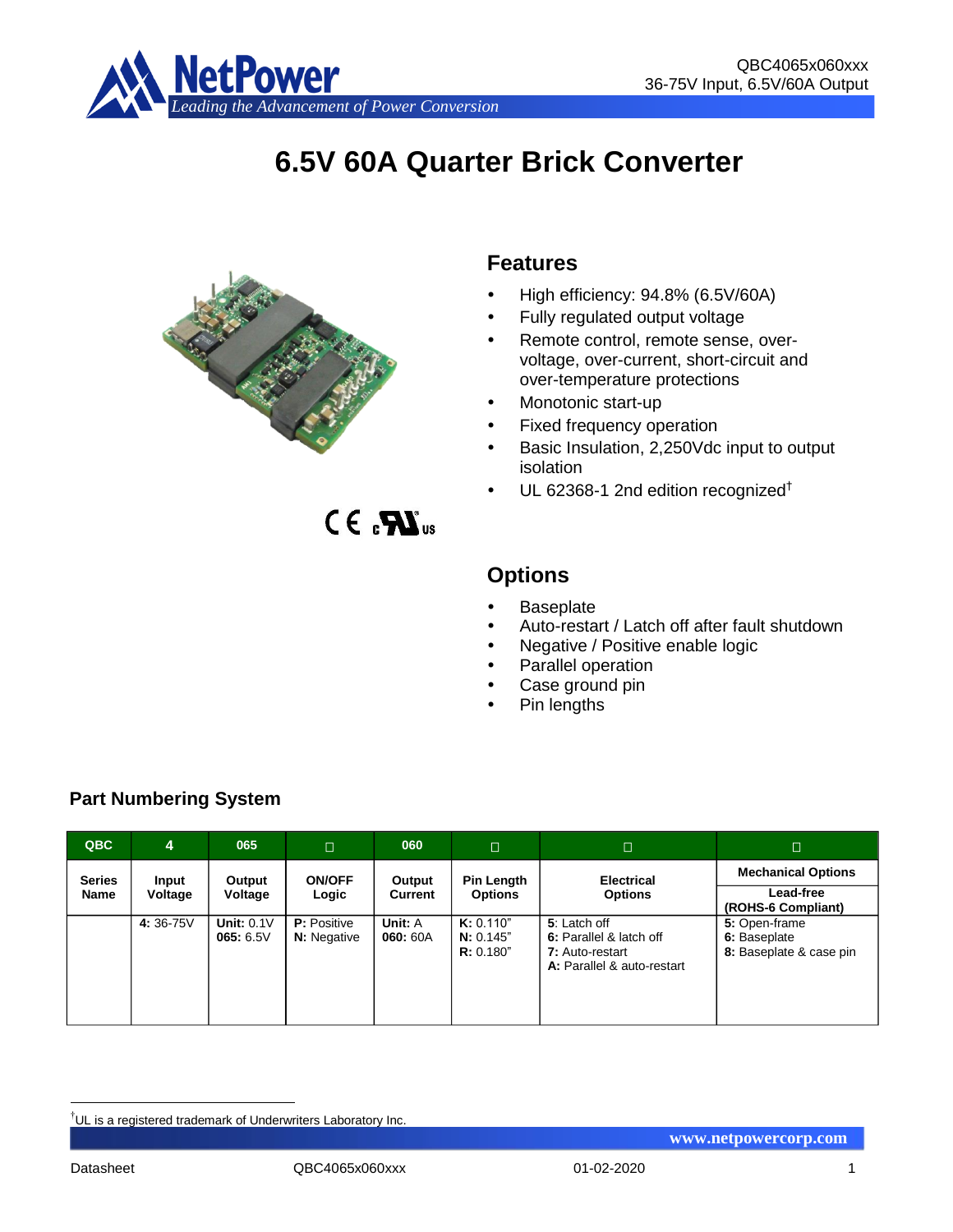

# **Absolute Maximum Rating**

Excessive stresses over these absolute maximum ratings can cause permanent damage to the converter. Operation should be limited to the conditions outlined under the Electrical Specification Section.

| <b>Parameter</b>                                                             | Min    | <b>Max</b> | Unit |
|------------------------------------------------------------------------------|--------|------------|------|
| Input Voltage (continuous)                                                   | $-0.5$ | 75         | Vdc  |
| Input Voltage (continuous, non-operating)                                    |        | 100        | Vdc  |
| <b>Operating Ambient Temperature</b><br>(See Thermal Considerations section) | $-40$  | 85*        | °С   |
| Storage Temperature                                                          | -55    | 125        | °C.  |

*\*Derating curves provided in this datasheet end at 85ºC ambient temperature. Operation above 85ºC ambient temperature is allowed provided the temperatures of the key components or the baseplate do not exceed the limit stated in the Thermal Considerations section.*

# **Electrical Specifications**

These specifications are valid over the converter's full range of input voltage, resistive load, and temperature unless noted otherwise.

#### **Input Specifications**

| <b>Parameter</b>                                                                         | Min  | <b>Typical</b> | <b>Max</b> | <b>Unit</b> |
|------------------------------------------------------------------------------------------|------|----------------|------------|-------------|
| Input Voltage                                                                            | 36   | 48             | 75         | Vdc         |
| Input Current                                                                            |      |                | 15         | A           |
| Quiescent Input Current (typical Vin)                                                    |      | 100            | 120        | mA          |
| <b>Standby Input Current</b>                                                             |      |                | 10         | mA          |
| Input Reflected-ripple Current, Peak-to-peak<br>(5 Hz to 20 MHz, 12 µH source impedance) |      | 20             |            | mA          |
| Input Turn-on Voltage Threshold                                                          | 33.5 | 34.5           | 35.5       |             |
| Input Turn-off Voltage Threshold                                                         | 31.5 | 32.5           | 33.5       |             |
| Input Voltage ON/OFF Control Hysteresis                                                  |      | າ              | 3          |             |

#### **Output Specifications**

| <b>Parameter</b>                                                                                                                                                                                                     | Min      | <b>Typical</b>     | <b>Max</b>       | <b>Unit</b>      |
|----------------------------------------------------------------------------------------------------------------------------------------------------------------------------------------------------------------------|----------|--------------------|------------------|------------------|
| Output Voltage Set Point<br>(typical Vin; full load; $Ta = 25^{\circ}C$ )                                                                                                                                            |          | 6.5                |                  | V                |
| Output Voltage Set Point Accuracy<br>(typical Vin; 50% full load; $Ta = 25^{\circ}C$ )                                                                                                                               | $-1.5$   |                    | $+1.5$           | %V <sub>O</sub>  |
| Output Voltage Set Point Accuracy (over all conditions)                                                                                                                                                              | $-3$     |                    | $+3$             | %Vo              |
| Output Regulation (without parallel option):<br>Line Regulation (full range input voltage, 1/2 full load)<br>Load Regulation(full range load, typical Vin)<br>Temperature (Ta = -40 $^{\circ}$ C to 85 $^{\circ}$ C) |          | 0.05<br>0.05<br>15 | 0.2<br>0.2<br>50 | %Vo<br>%Vo<br>mV |
| Output Ripple and Noise Voltage<br><b>RMS</b><br>Peak-to-peak (5 Hz to 20 MHz bandwidth, typical Vin)                                                                                                                |          |                    | 120<br>300       | mVrms<br>mVp-p   |
| <b>Output Current</b>                                                                                                                                                                                                | $\Omega$ |                    | 60               | A                |
| <b>Output Power</b>                                                                                                                                                                                                  | $\Omega$ |                    | 390              | W                |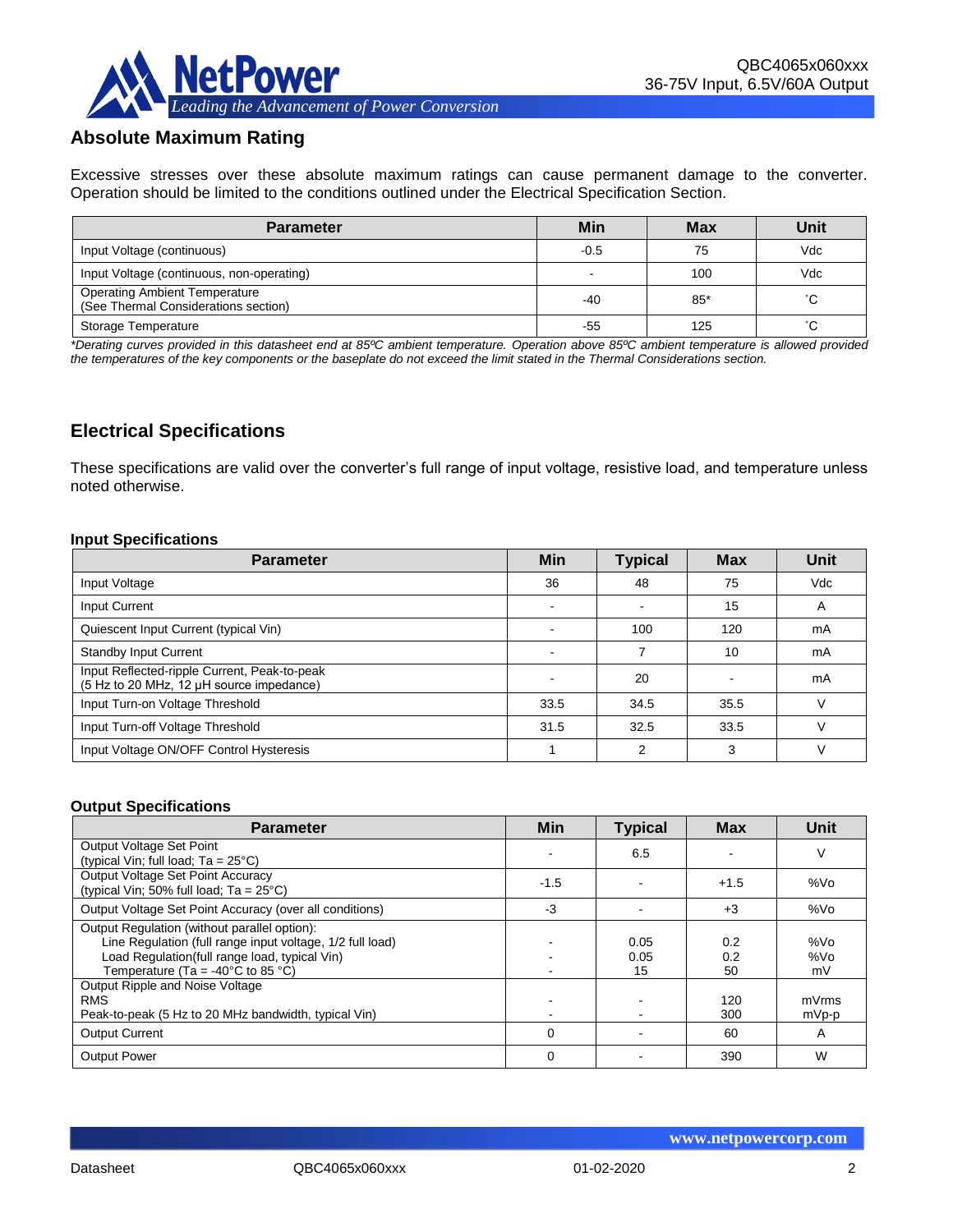

### **Output Specifications (Continued)**

| <b>Parameter</b>                                                                                                                                                                                                                                                          | Min | <b>Typical</b> | Max    | Unit             |
|---------------------------------------------------------------------------------------------------------------------------------------------------------------------------------------------------------------------------------------------------------------------------|-----|----------------|--------|------------------|
| Efficiency<br>(typical Vin; full load; $Ta = 25^{\circ}C$ )                                                                                                                                                                                                               |     | 94.8           |        | $\%$             |
| <b>Output Ripple Frequency</b>                                                                                                                                                                                                                                            |     | 360            | 390    | kHz              |
| <b>External Load Capacitance</b>                                                                                                                                                                                                                                          |     |                | 20,000 | μF               |
| Startup Delay, duration from enabling signal to Vo reaches 10% of its set<br>point.<br>(typical Vin; full load; $Ta = 25^{\circ}C$ )                                                                                                                                      | 5   | 10             | 15     | ms               |
| Startup Time, duration for Vo to rise from 10% to 90% of its set point to<br>within its regulation band.<br>(typical Vin; full load; $Ta = 25^{\circ}C$ )                                                                                                                 | 15  | 20             | 25     | ms               |
| <b>Output Over Current Protection Set Point</b>                                                                                                                                                                                                                           | 65  | 75             | 85     | A                |
| Output Over Voltage Protection Set Point                                                                                                                                                                                                                                  | 7.8 | 8.125          | 8.45   | V                |
| Output Trim Range in % of typical Vo                                                                                                                                                                                                                                      | 80  |                | 100    | $\%$             |
| <b>Dynamic Response</b><br>(typical Vin; $Ta = 25^{\circ}C$ ; load transient 0.1A/ $\mu s$ )<br>Load steps from 50% to 75% of full load:<br>Peak deviation<br>Settling time (within 10% band of Vo deviation)<br>Load step from 75% to 50% of full load<br>Peak deviation |     | 3<br>250<br>3  |        | %Vo<br>μs<br>%Vo |
| Settling time (within 10% band of Vo deviation)                                                                                                                                                                                                                           |     | 250            |        | μs               |

#### **General Specifications**

| <b>Parameter</b>                                                                                                | Min | <b>Typical</b> | <b>Max</b> | <b>Unit</b>  |
|-----------------------------------------------------------------------------------------------------------------|-----|----------------|------------|--------------|
| Remote Enable                                                                                                   |     |                |            |              |
| Logic Low:                                                                                                      |     |                |            |              |
| $ION/OFF = 1.0mA$                                                                                               | 0   |                | 1.2        |              |
| $VON/OFF = 0.0V$                                                                                                |     |                | 1.0        | mA           |
| Logic High:                                                                                                     |     |                |            |              |
| $ION/OFF = 0.0µA$                                                                                               | 3.5 |                | 15         |              |
| Leakage Current                                                                                                 |     |                | 50         | μA           |
| <b>Isolation Capacitance</b>                                                                                    |     | 2,700          |            | pF           |
| <b>Isolation Resistance</b>                                                                                     | 10  |                |            | MΩ           |
| Calculated MTBF (Telecordia SR-332, 2011, Issue 3), full load, 40°C, 60%<br>upper confidence level, typical Vin |     | 6.0            |            | $10^6$ -hour |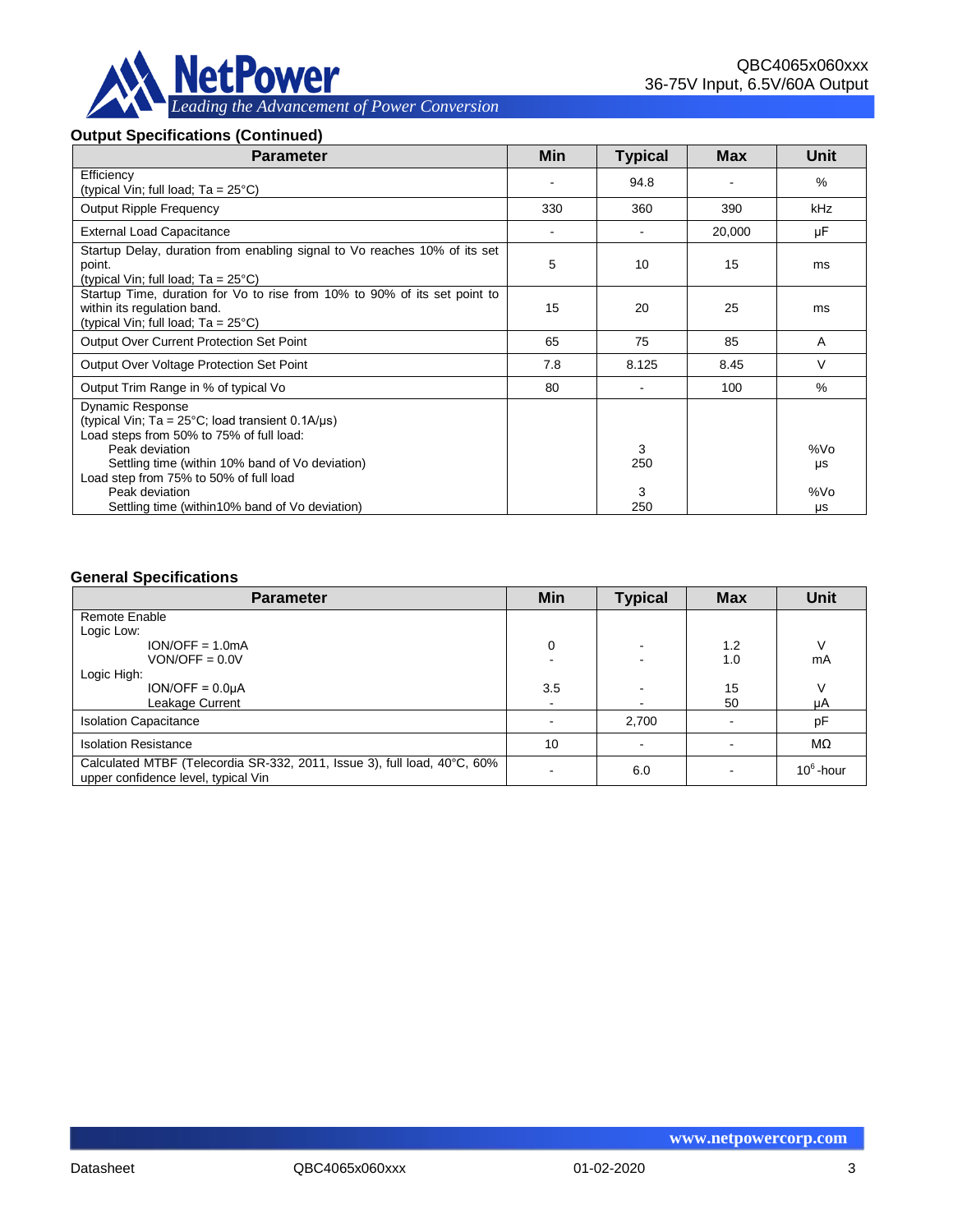

**Characteristic Curves**



**Figure 5.** Output Ripple Voltage at Full Load

**Figure 6.** Start-Up from Enable Control (typical Vin, zero load, no external capacitance)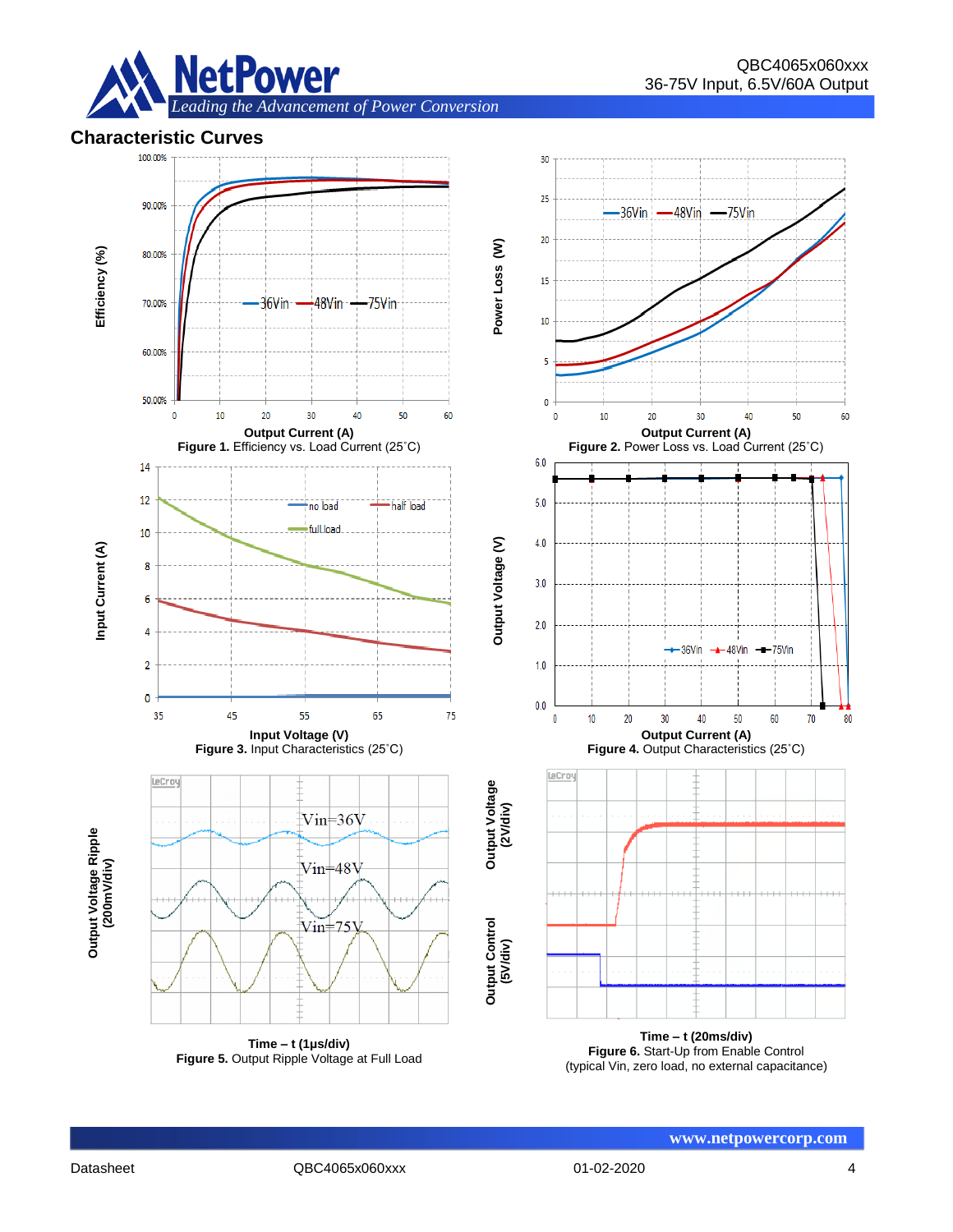



**Time – t (500μs/div) Figure 7.** Transient Load Response (typical Vin, load current steps from 75% to 50% at a slew rate



**Figure 9**. Current Derating Curve for Airflow Direction 3 (Ref. Fig. 10 for Airflow Direction; typical Vin, open frame, soldered interface)





**Time – t (500μs/div) Figure 8.** Transient Load Response (typical Vin, load current steps from 50% to 75% at a slew rate  $0.1A/\mu s$ 



**Figure 10.** Thermal Image for Airflow Direction 3 (40A output, 55°C ambient, 200 LFM, typical Vin, open frame, soldered interface)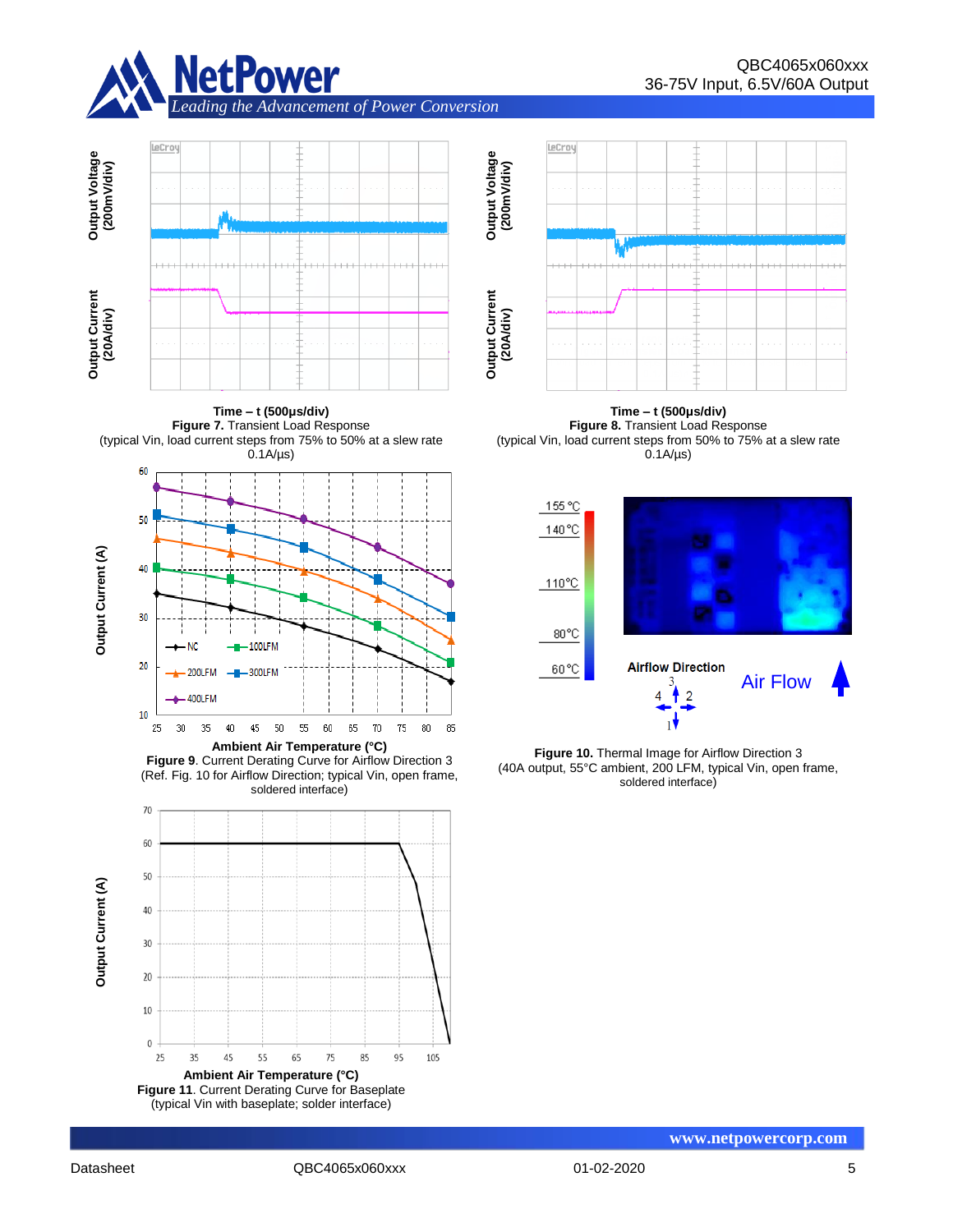

# **Feature Descriptions**

#### **Remote ON/OFF**

The converter can be turned on and off by changing the voltage between the ON/OFF pin and Vin(-). The QBC4 Series of converters are available with factory selectable positive logic and negative logic.

For the negative control logic, the converter is ON when the ON/OFF pin is at a logic low level and OFF when the ON/OFF pin is at a logic high level. For the positive control logic, the converter is ON when the ON/OFF pin is at a logic high level and OFF when the ON/OFF pin is at a logic low level.

With the internal pull-up circuitry, a simple external switch between the ON/OFF pin and Vin(-) can control the converter. A few example circuits for controlling the ON/OFF pin are shown in Figures 12, 13 and 14.

The logic low level is from 0V to 1.2V and the maximum sink current during logic low is 1mA. The external switch must be capable of maintaining a logic-low level while sinking up to this current. The logic high level is from 3.5V to 15V. The converter has an internal pull-up circuit that ensures the ON/OFF pin at a high logic level when the leakage current at ON/OFF pin is no greater than 50μA.



**Figure 12.** Opto Coupler Enable Circuit



**Figure 13.** Open Collector Enable Circuit



**Figure 14.** Direct Logic Drive

#### **Remote SENSE**

The remote SENSE pins are used to sense the voltage at the load point to accurately regulate the load voltage and eliminate the impact of the voltage drop in the power distribution path.

SENSE (+) and SENSE (-) pins should be connected between the points where voltage regulation is desired. The voltage between the SENSE pins and the output pins must not exceed the smaller of 0.5V or 10% of typical output voltage.

[Vout (+) - Vout (-)] - [SENSE (+) - SENSE (-)] <MIN {0.5V, 10%Vo}

When remote sense is not used, the SENSE pins should be connected to their corresponding output pins. If the SENSE pins are left floating, the converter will deliver an output voltage slightly higher than its specified typical output voltage.

#### **Output Voltage Adjustment (Trim)**

The trim pin allows the user to adjust down or up the output voltage set point through an external resistor connected between the TRIM pin and SENSE(-) or SENSE(+) pin. The output voltage trim range is 80% to 100% of the specified typical output voltage.

The circuit configuration for trim down operation is shown in Figure 15. To decrease the output voltage, the value of the external resistor should be

$$
Rdown = (\frac{511}{\Delta} - 10.22)(k\Omega)
$$

**Where** 

$$
\Delta = \left(\frac{|Vnom-Vadj|}{Vnom}\right) \times 100
$$

And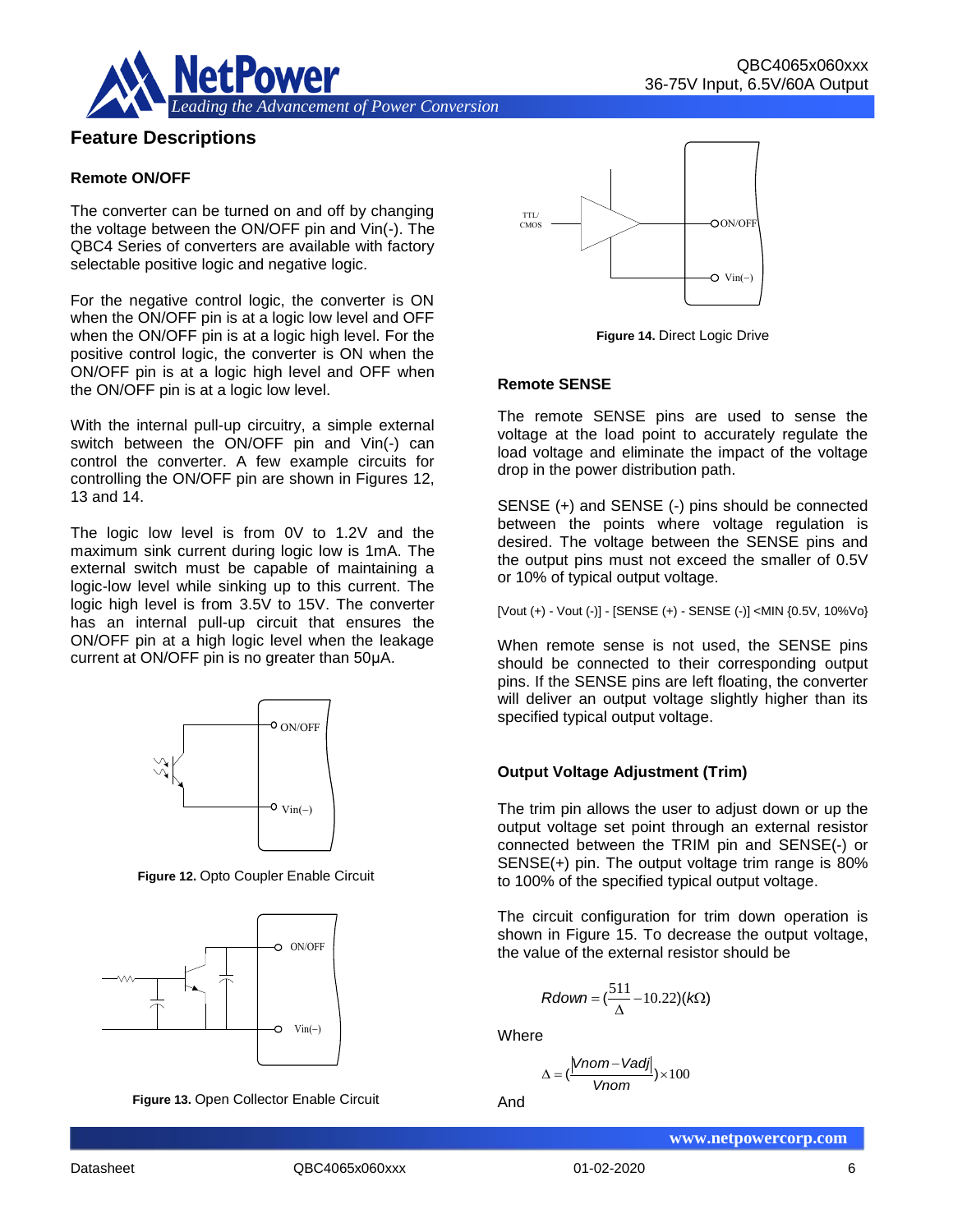

V*nom* = Typical Output Voltage V*adj* = Adjusted Output Voltage

As the output voltage at the converter output terminals are higher than the specified typical level when using the trim up and/or remote sense functions, it is important to make sure that the voltage at the output terminals does not exceed the maximum power rating of the converter as given in the Specifications table.



**Figure 15.** Circuit to Decrease Output Voltage

#### **Parallel Operation (optional)**

QBC4 converters with the parallel option selected can operate in parallel to meet higher system power demand or provide redundant power for higher system reliability. This feature allows the output voltage to droop with the output current. Such droop characteristic enhances the accuracy of the load sharing. It's desirable to have impedance balance of all converters' output power traces for better current sharing. To have synchronized start-up of all modules in parallel operation, the parallel feature should be accompanied by the latch-off protection feature if the output of the modules in parallel will be directly connected together. An Oring diode or Oring FET should be used at each converter output when both parallel and auto-restart options are selected.

#### **Input Under-Voltage Lockout**

This feature prevents the converter from starting until the input voltage reaches the turn-on voltage threshold, and keeps the converter running until the input voltage falls below the turn-off voltage threshold. Both turn-on and turn-off voltage thresholds are defined in the Input Specifications table. The hysteresis prevents oscillations.

#### **Output Over-Current Protection (OCP)**

This converter can be ordered in either latch-off or auto-restart version upon OCP, OVP, and OTP.

With the latch-off version, the converter will latch off when the load current exceeds the limit. The converter can be restarted by toggling the ON/OFF switch or recycling the input voltage.

With the auto-restart version, the converter will operate in a hiccup mode (repeatedly try to restart) until the cause of the over-current condition is cleared.

#### **Output Over-Voltage Protection (OVP)**

With the latch-off version, the converter will latch off when the output voltage exceeds the limit. The converter can be restarted by toggling the ON/OFF switch or recycling the input voltage.

With the auto-restart version, the converter will operate in a hiccup mode (repeatedly try to restart) until the cause of the over-voltage condition is cleared.

#### **Over Temperature Protection (OTP)**

With the latch-off version, the converter will shut down and latch off if an over-temperature condition is detected. The converter has a temperature sensor located at a carefully selected position, which represents the thermal condition of key components of the converter. The thermal shutdown circuit is designed to turn the converter off when the temperature at the sensor reaches 120°C. The module can be restarted by toggling the ON/OFF switch or recycling the input voltage.

With the auto-restart version, the converter will resume operation after the converter cools down.

# **Design Considerations**

As with any DC/DC converter, the stability of the QBC4 converters may be compromised if the source impedance is too high or inductive. It's desirable to keep the input source ac-impedance as low as possible. Although the converters are designed to be stable without adding external input capacitors for typical source impedance, it is recommended to add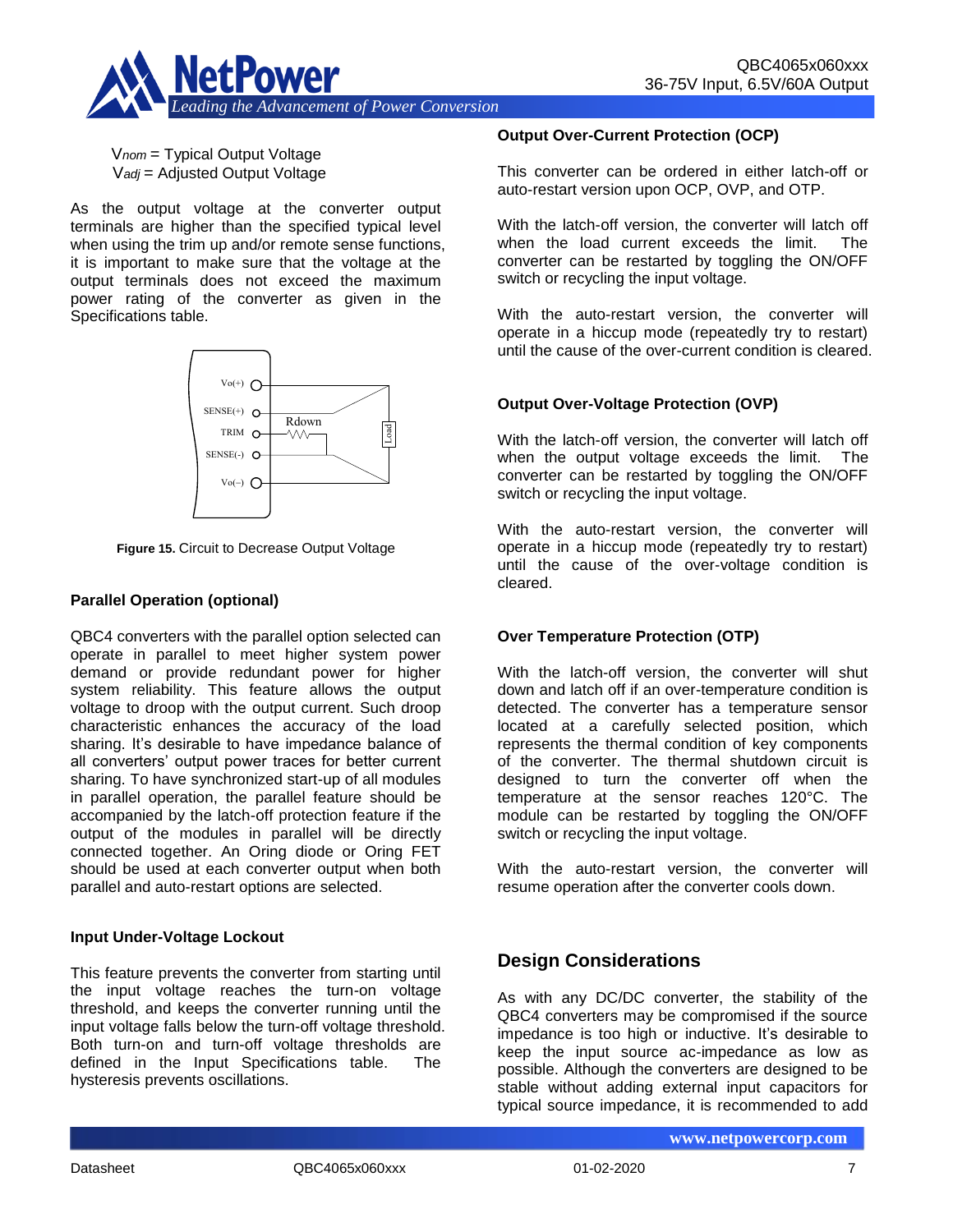

100  $\mu$ F low ESR electrolytic capacitors at the input of the converter for each 100W output power, which reduces the potential negative impact of the source impedance on the converter stability. These electrolytic capacitors should have sufficient RMS current rating over the operating temperature range.

The converter is designed to be stable without additional output capacitors. To further reduce the output voltage ripple or improve the transient response, additional output capacitors are often used in applications. When additional output capacitors are used, a combination of ceramic capacitors and tantalum/polymer capacitors shall be used to provide good filtering while assuring the stability of the converter.

## **Safety Considerations**

The QBC4 Series of converters is designed in accordance with EN 62368 Safety of Information Technology Equipment Including Electrical Equipment. The converters are recognized by UL in both USA and Canada to meet the requirements in UL 62368, Safety of Information Technology Equipment and applicable Canadian Safety Requirement, and ULc 62368. Flammability ratings of the PWB and plastic components in the converter meet 94V-0.

To protect the converter and the system, an input line fuse is highly recommended on the un-grounded input end.

# **Thermal Considerations**

The QBC4 Series of converters can operate in various thermal environments. Due to the high efficiency and optimal heat distribution, these converters exhibit excellent thermal performance.

The maximum allowable output power of any power converter is usually determined by the electrical design and the maximum operating temperature of its components. The QBC4 Series of converters have been tested comprehensively under various conditions to generate the derating curves with the consideration for long term reliability.

The thermal derating curves are highly influenced by the test conditions. One of the critical variables is the

interface method between the converter and the test fixture board. There is no standard method in the industry for the derating tests. Some suppliers use sockets to plug in the converter, while others solder the converter into the fixture board. It should be noted that these two methods produce significantly different results for a given converter. When the converter is soldered into the fixture board, the thermal performance of the converter is significantly improved compared to using sockets due to the reduction of the contact loss and the thermal impedance from the pins to the fixture board. Other factors affecting the results include the board spacing, construction (especially copper weight, holes and openings) of the fixture board and the spacing board, temperature measurement method and ambient temperature measurement point. The thermal derating curves in this datasheet are obtained using a PWB fixture board and a PWB spacing board with no opening, a board-to-board spacing of 1", and the converter is soldered to the test board with thermal relieves.

Note that the natural convection condition was measured at 0.05 m/s to 0.15 m/s (10ft./min. to 30 ft./min.

#### **Heat Transfer without a Baseplate**

With single-board DC/DC converter designs, convection heat transfer is the primary cooling means for converters without a baseplate. Therefore, airflow speed should be checked carefully for the intended operating environment. Increasing the airflow over the converter enhances the heat transfer via convection.

Figure 16 shows a recommended temperature monitoring point for open frame modules. For reliable operation, the temperature at this location should not continuously exceed 120 °C.



**Figure 16.** Temperature Monitoring Locations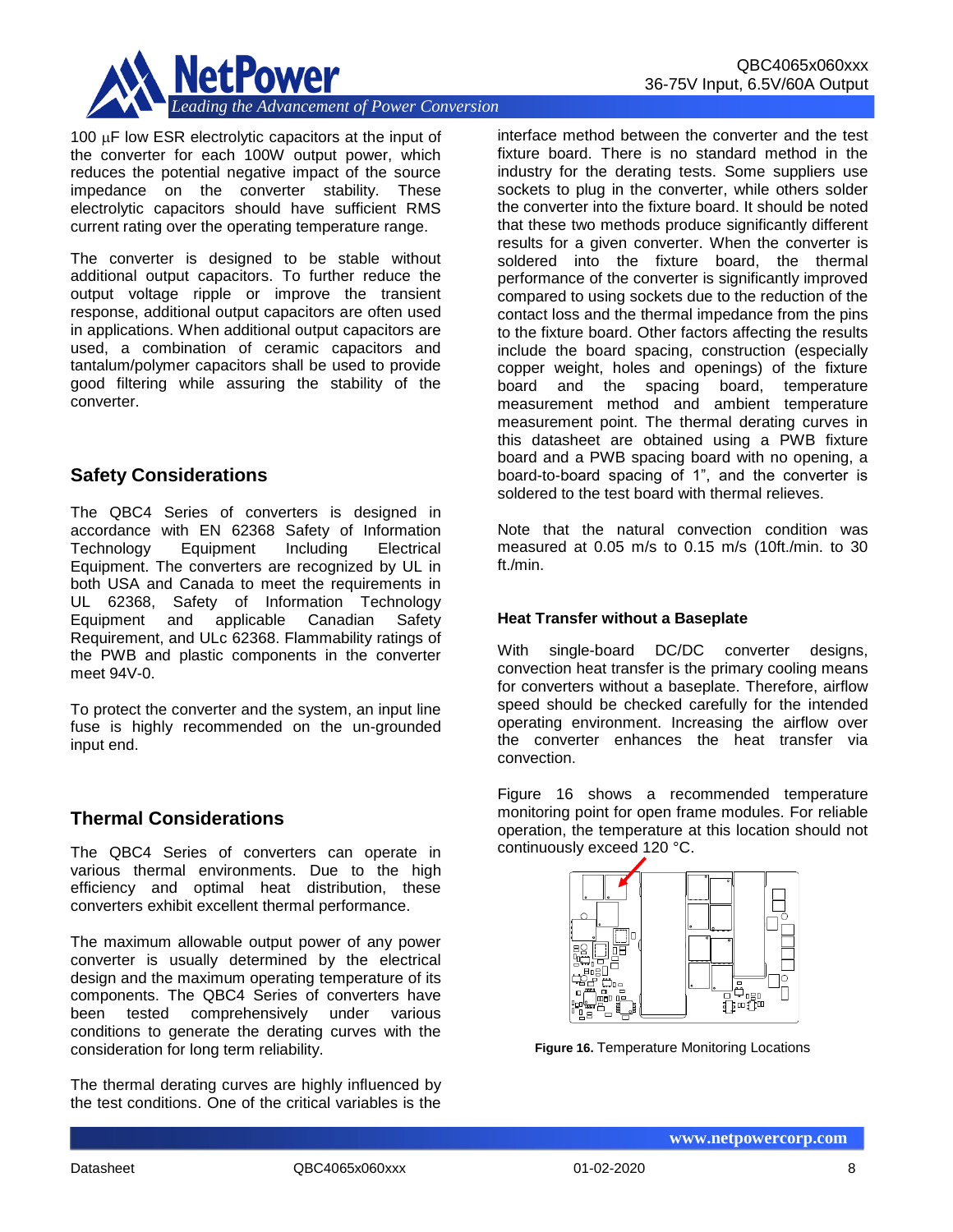

#### **Heat Transfer with a Baseplate**

The QBC4 Series of converters has the option of using a baseplate for enhanced thermal performance.

The typical height of the converter with the baseplate option is 0.50''. The use of an additional heatsink or cold-plate can further improve the thermal performance of the converter. With the baseplate option, an additional heatsink can be attached to the converter using M3 screws.

For reliable operation, the baseplate temperature should not continuously exceed 100 °C

## **EMC Considerations**

The EMC performance of the converter is related to the layout and filtering design of the customer board. Careful layout and adequate filtering around the converter are important to confine noise generated by the switching actions in the converter and to optimize system EMC performance.